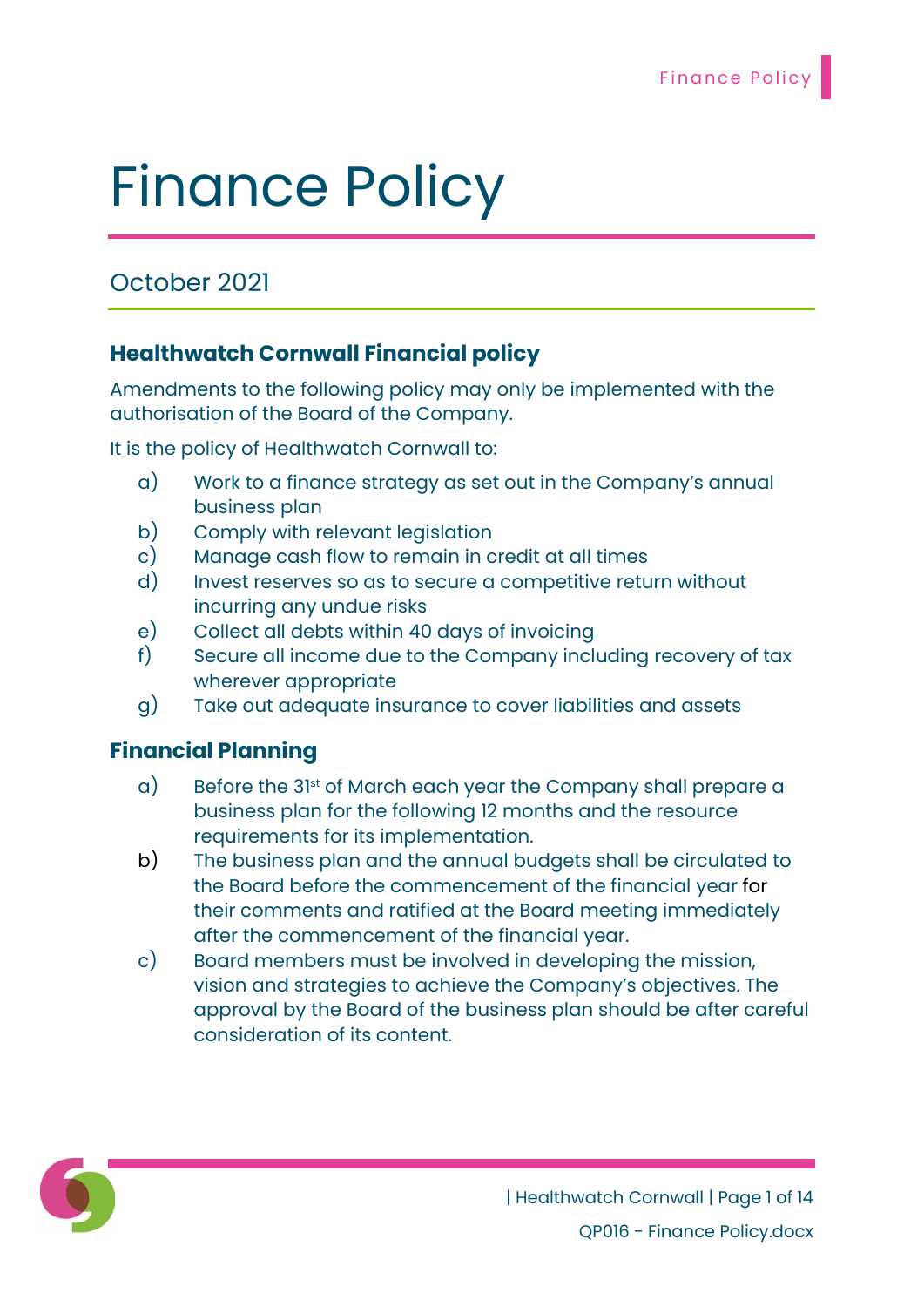# The Authorisation of Expenditure

The whole of the finances of the Company shall be subject to control by the Board, which shall be responsible for any commitment and expenditure consistent with relevant legislation, and the regulations and requirements governing the stewardship of public funds. Expenditure is regarded as either of a capital or an operational nature.

#### Capital Expenditure

For the purposes of these regulations, capital expenditure is defined as that upon any assets recorded as fixed assets in the Company balance sheet. This includes any building, installation, item of plant or equipment, fixture, fitting, vehicle, land (whether leasehold or freehold) or any other item which:

- i. Is bought or fabricated at a net of recoverable VAT cost of £1,000 or more (per item or the collective value of a group of items); and
- ii. Has an estimated useful life of more than one year; and
- iii. Can be separately identified throughout its life.

## Operational Expenditure

Operational expenditure is that incurred as part of the normal activities of the Company and which shall be charged in full as expenditure during the financial year, in which the transaction occurs save for normal year end pre-payment and accrual arrangements.

- i. Operational expenditure may be incurred if it is in accordance with the business plan and agreed by the Board. Any income and expenditure outside of the scope of the business plan should be referred to the Board prior to any commitment.
- ii. The budget should include forecast cash positions with sensitivities for the forthcoming year, together with the income and expenditure targets for the year.
- iii. The Board shall receive, at least quarterly, a financial report.

## Orders for Work, Goods and Services

- i. Official orders shall be in a prescribed form and consecutively numbered, using a Word template stored on the server. No other type of order form shall be used. Orders will be prepared by the Business Support Team.
- ii. The Chief Executive shall be responsible for all orders issued by the Company and for ensuring that the cost is covered within the approved estimates or by specific financial provision. The Chief

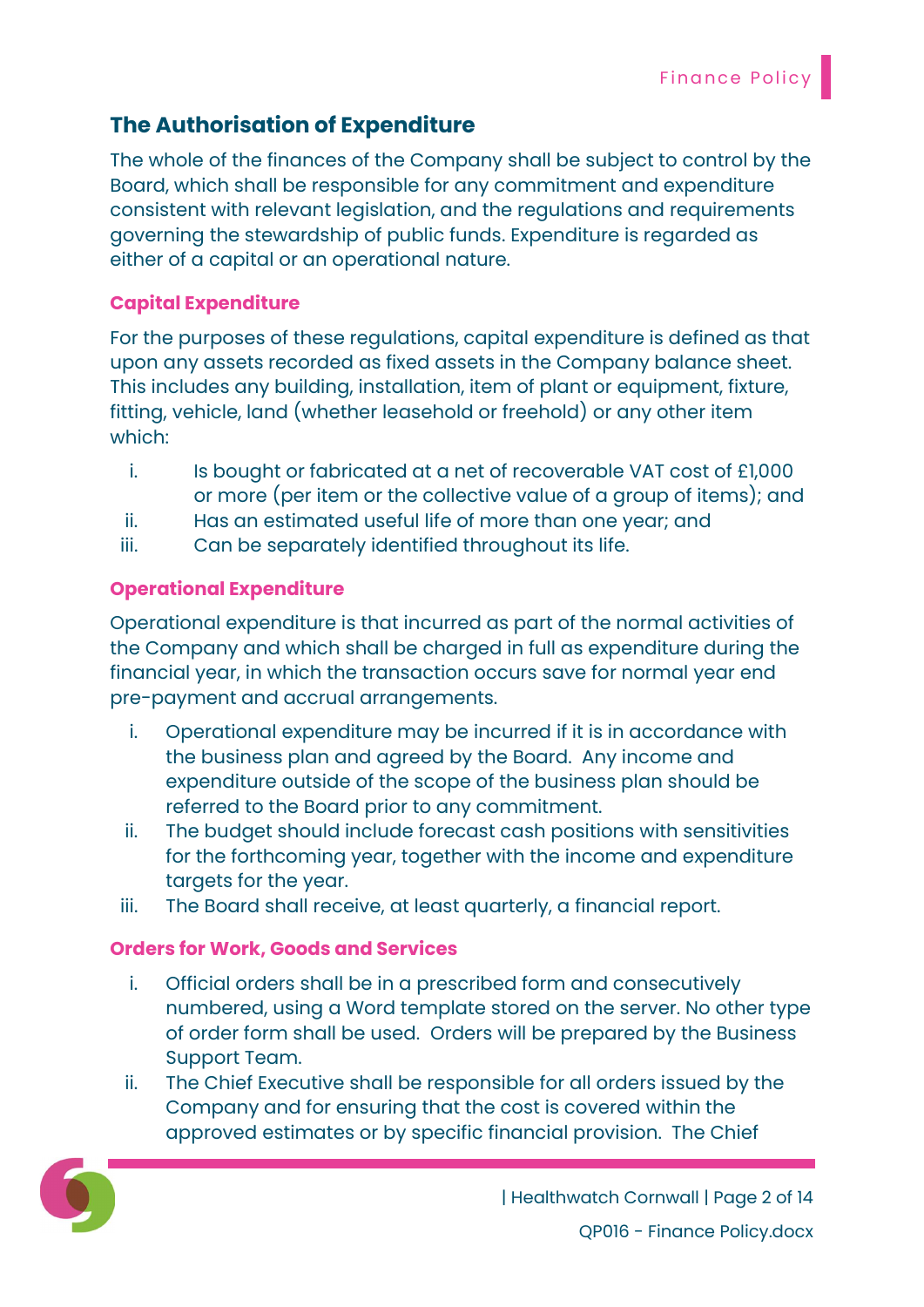Executive shall restrict the delegation of power to issue orders to officers of reasonable seniority

- iii. Official orders shall be given in respect of all goods and services to be supplied or performed and logged on the Finance Log (with the exception of rent, rates, public utility supplies, petty cash purchases and any other items specifically approved by the Board). Orders may be given verbally at the discretion of the Business Support team who will undertake to follow up with a written order where appropriate
- iv. Debit card purchases may be made when it is not possible to pay for goods by invoice. All such purchases must be made by the Business Support Team as laid out in the Finance Protocol (see appendix 1)
- v. Levels of financial authority for the placing of orders (excluding VAT) are as follows :
	- i. Orders under £500 may be signed by a budget holder
	- ii. Orders between £500 and £1000 must be signed by one authorised signatory.
	- iii. Orders between £1000 and £5,000 must be approved by two authorised signatories.
	- iv. Orders over £5,000 must be approved by the Board.

#### **Tenders**

- i. Quotations or tenders in writing shall be invited for contracts for all goods and services (excluding rates, public utility supplies, etc.) as follows :
	- a. Where the estimated value is less than £750 Healthwatch Cornwall shall ensure a competitive price by obtaining at least one quotation.
	- b. Where the estimated value is between £750 and £5,000 Healthwatch Cornwall shall ensure a competitive price by obtaining at least two written quotations.
	- c. Where the estimated value exceeds £5,000 it shall be subject to the tendering procedure set out below (nb. an email address "tenders@healthwatchcornwall.co.uk will be set up for this purpose). All emails to prospective tenderers shall indicate the last day for return of the tender.
- ii. All emails inviting tenders shall inform prospective tenderers their responses should be returned to the Tender email address with a subject line "Tender ……" followed by the subject to which it relates and the date/time by which it is to be returned. Only tenders received in this email box shall be valid.

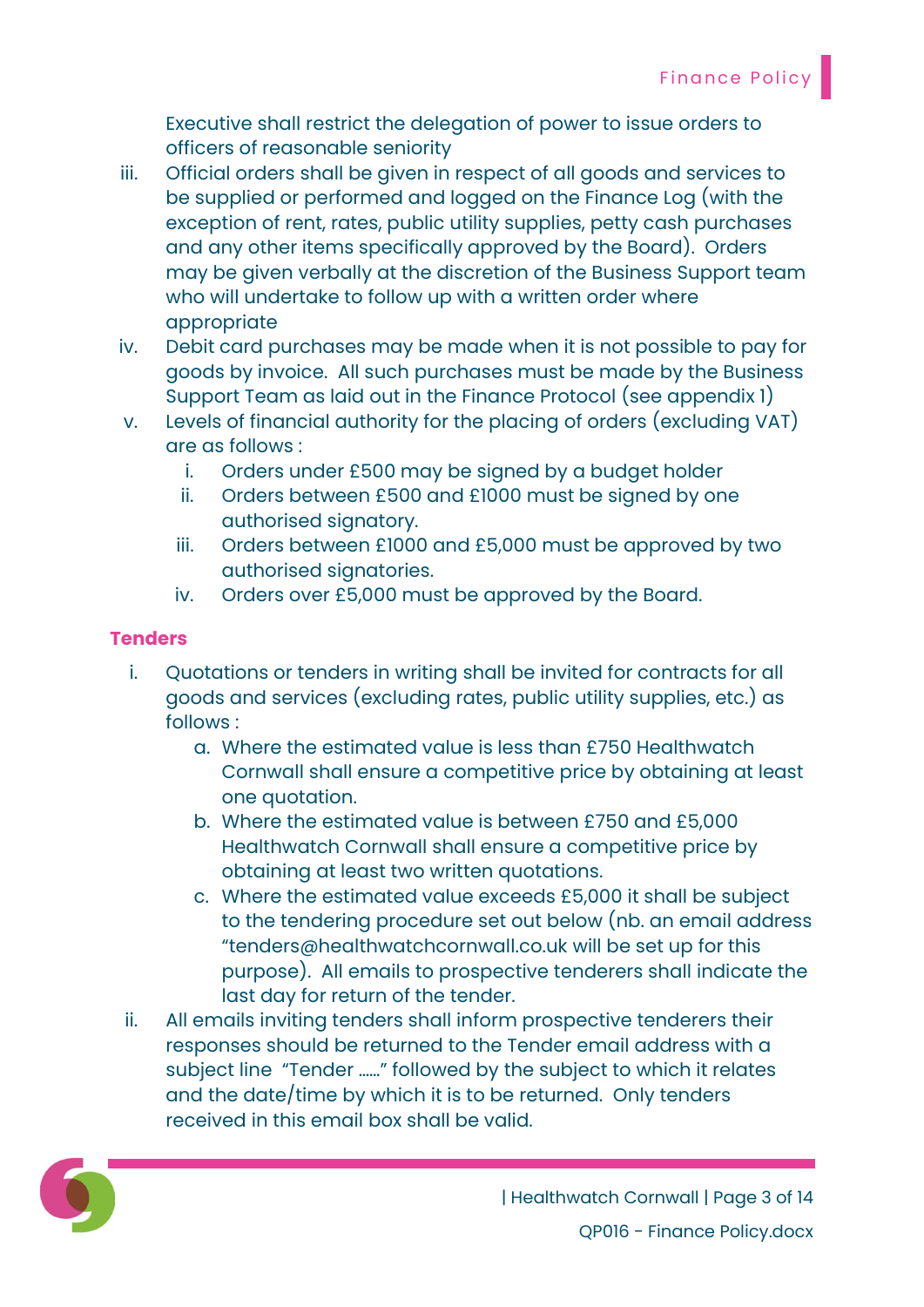- iii. All late tenders shall be disregarded as shall tenders which the tenderer wishes to amend after the closing date.
- iv. All tenders shall be opened on the day following the last day for return by a Board member in the presence of the Chief Executive.
- v. A record shall be kept by the Company of all such tenders.
- vi. Generally, the lowest tender or quotation shall be accepted, unless it is considered unsuitable and in such a case the Chief Executive shall provide to the Board an explanation of the circumstances that apply. It is important for the Board to consider the overall value for money provided. Where possible HC will seek to award tenders to local suppliers.
- vii. Any Board Director with any connection to or any interest in a firm providing a tender shall declare their interest before the item is considered.

# Authorised Signatories

- i. The Chief Executive
- ii. The Chair
- iii. Two further Directors to be determined by the Board

## Payment of Accounts

- i. The Chief Executive or similar nominated post and such persons as may be nominated by him/her for this purpose shall be responsible for the examination and verification of invoices relating to the Company prior to payment. All invoices for payment must be verified, and checked against the purchase order to ensure that the goods or services have been supplied, that the invoice total is correct and that it has not been previously passed for payment.
- ii. The Chief Executive shall examine verified accounts passed to him/her for payment and shall be entitled to receive such information and explanations as he/she may require.
- iii. The Chief Executive or similar nominated post shall certify and pass for payment all accounts which he/she is satisfied are in order.
- iv. All BACS payments shall bear two signatures from the list of signatories approved by the Board and notified to the Company's bankers as follows:
- v. For BACS payments up to and including £3,000, any two signatures;
- vi. For BACS payments over £3,000, two signatures of Board members.
- vii. At the time BACS payments are signed the signatories must review the supporting documentation.

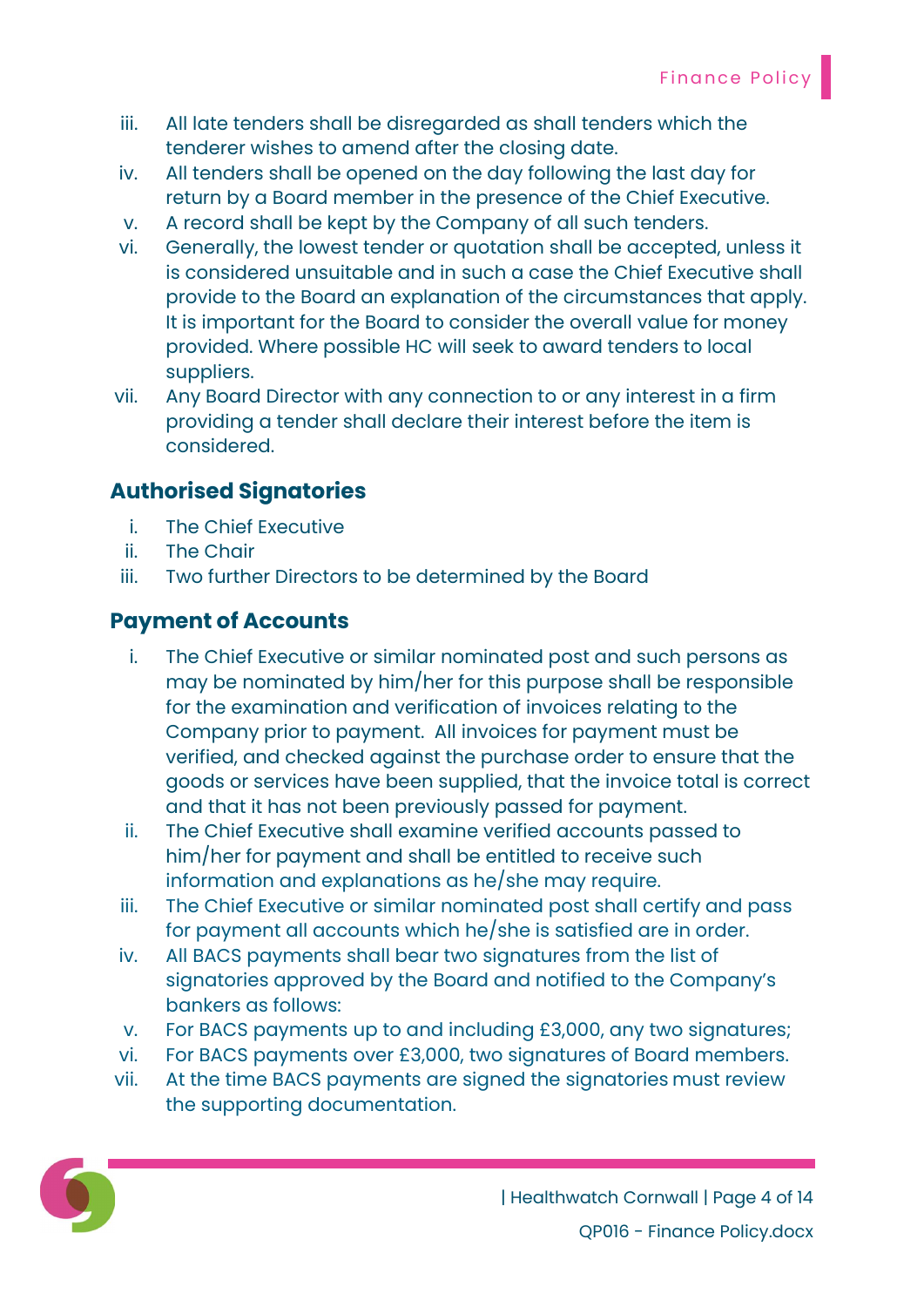viii. Where payments are in favour of the Chief Executive (e.g. travel and subsistence reimbursements), the Chair (or in his/her absence a Board member) shall certify them.

## Imprest Accounts

- i. The Chief Executive or his/her nominated person may draw by imprest up to £300 at any one time for petty cash expenditure on behalf of the Company.
- ii. The Chief Executive shall make such advances as he/she considers necessary to meet petty cash payments and for use as change floats subject to limits approved by the Board.
- iii. Payments from petty cash imprests shall be limited to £100 and only for exceptional incidental expenditure where the full ordering procedure is not feasible. Receipts / notes of payment are required in all cases, with records maintained by the relevant nominated person.
- iv. All cash shall be kept locked up at all times and access should be restricted to individuals nominated by the Chief Executive.

## Income

- i. All accounts for income due to the Company shall be rendered by the Chief Executive or his/her nominated deputy.
- ii. Any money received on behalf of the Company shall be paid intact into the Company's bank account at the earliest opportunity and shall not be used to defray expenditure.
- iii. No bad debts may be written off without the approval of the Board.
- iv. The Chief Executive should ensure that all input and output VAT is accounted for.

## **Insurance**

- i. The Chief Executive shall arrange for insurance cover in respect of all statutory insurance and for all assets under the control of the Company. The assets should be insured against fire, theft and such other perils as might be appropriate.
- ii. Any other appropriate insurance shall be effected.
- iii. The Chief Executive must ensure that any insurance is agreed by the Board and reported annually to the Board.

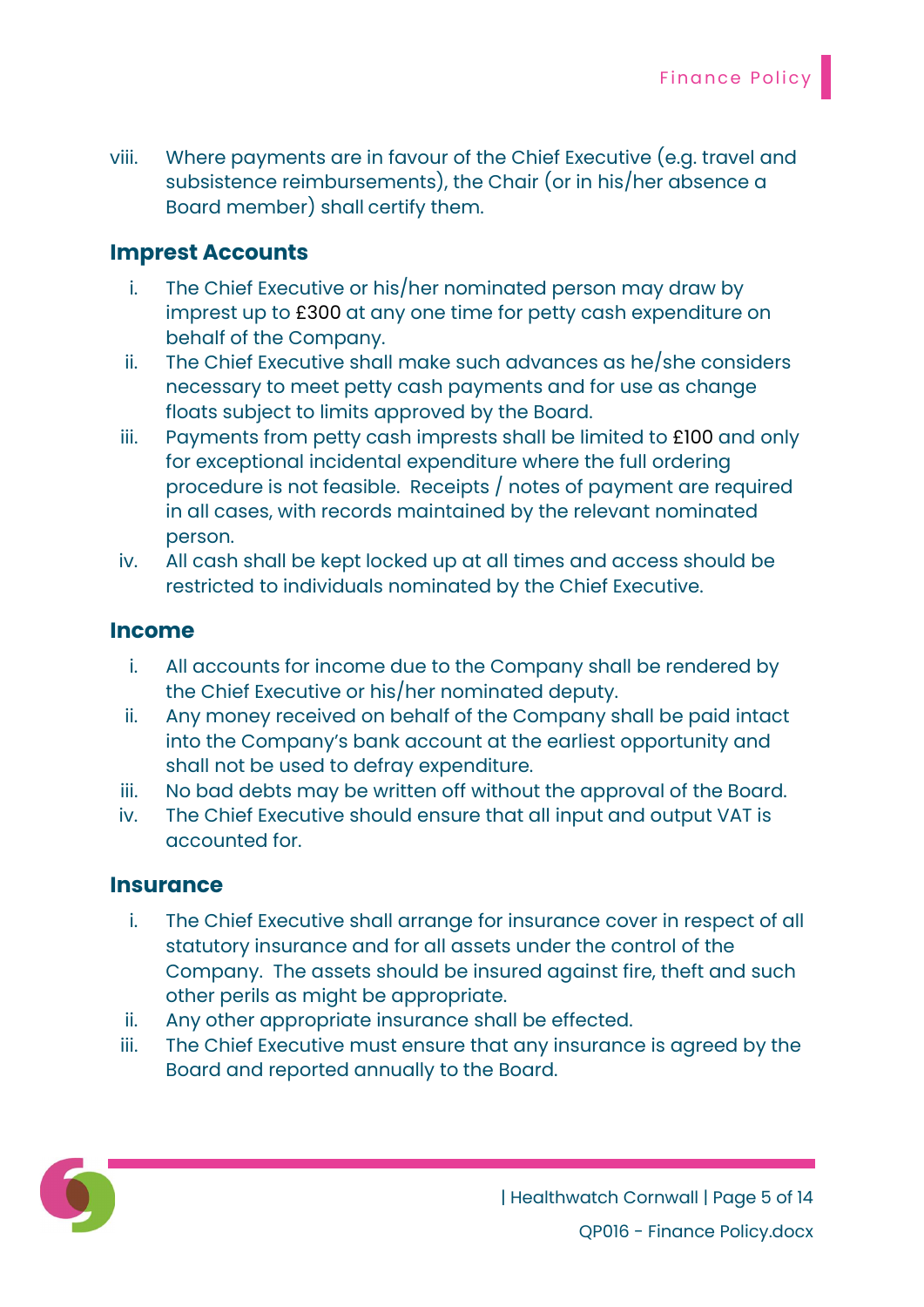## **Inventory**

The Chief Executive shall maintain an Asset Register of furniture, plant, equipment and any such similar items.

| This is a controlled document. It should not be altered in any way without the express permission of the author<br>or their representative. On receipt of a new version, please destroy all previous versions. |                       |        |                                |                         |            |
|----------------------------------------------------------------------------------------------------------------------------------------------------------------------------------------------------------------|-----------------------|--------|--------------------------------|-------------------------|------------|
| <b>Document No.</b>                                                                                                                                                                                            | <b>OP016.2</b>        |        | <b>Original issue</b><br>date: | 06/06/2018              |            |
| <b>Document Title:</b>                                                                                                                                                                                         | <b>Finance Policy</b> |        | <b>Author:</b>                 | <b>Business Support</b> |            |
| <b>Version:</b>                                                                                                                                                                                                |                       | Pages: | 5                              | Last reviewed:          | 21/07/2021 |
| <b>Board of Directors</b><br><b>Approved by:</b>                                                                                                                                                               |                       |        | <b>Next review:</b>            | 21/07/2023              |            |

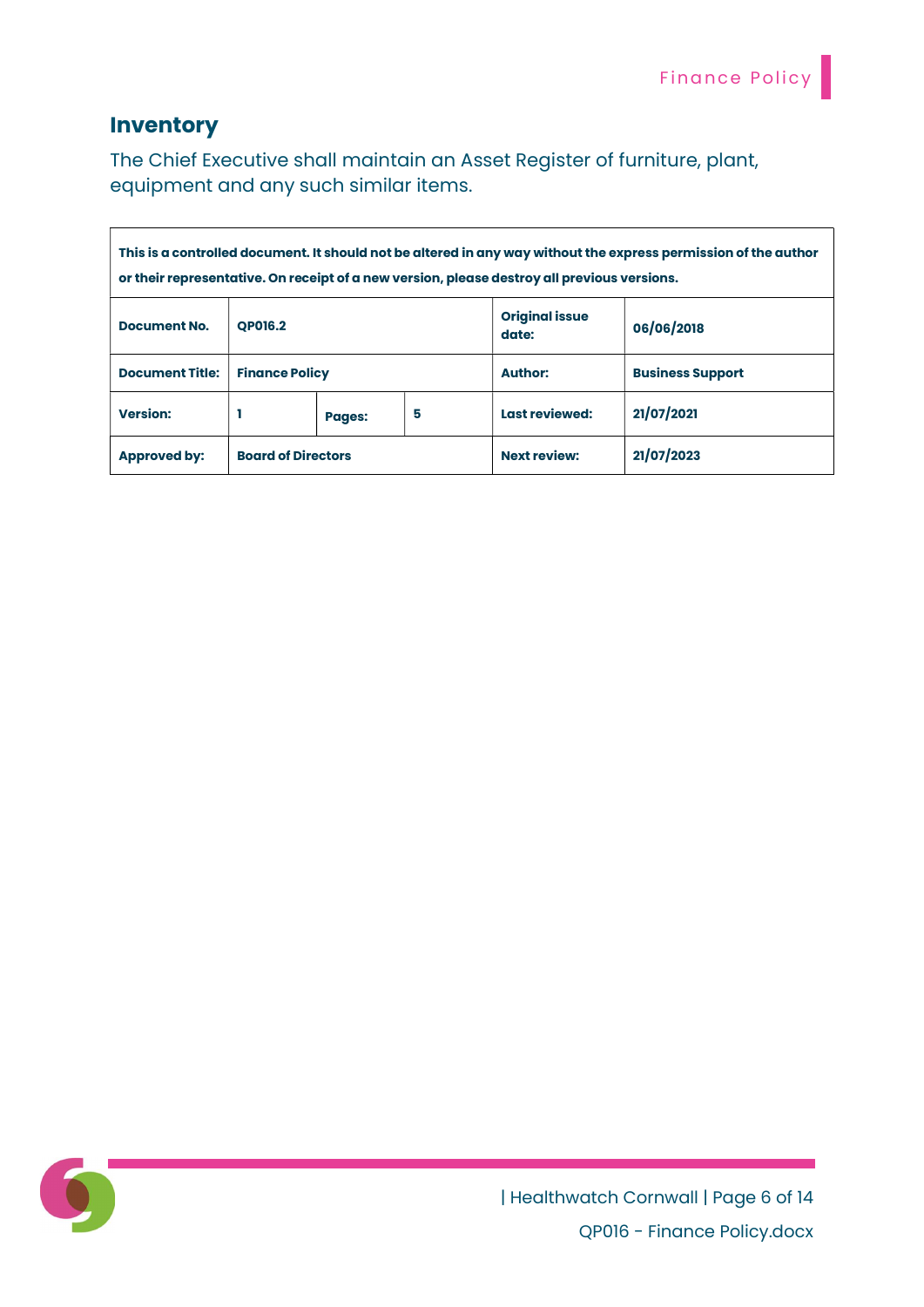# Appendix 1: Invoice processing and payment procedure

## Purchases

- Before placing any orders for goods or services, make sure you complete a 'Purchase order request' form and gain approval from your manager – request a PO number from the Admin team.
- If the supplier is unable to invoice and requires payment by Debit Card, complete a 'Debit card request' form instead and ask your manager for approval – request a DC number from the Admin team.
- Send your completed Purchase order/Debit card request form to admin@healthwatchcornwall.co.uk
- Give the PO number to the supplier when placing the order and ask that they quote it on their invoice.
- All invoices should be emailed to admin@healthwatchcornwall.co.uk
- The Admin team record all purchase/debit card requests, invoices and regular monthly/annual subscriptions etc., on the 'Finance log'.

## Invoices and payment

- Once received, invoices are filed and collated into a 'batch' and submitted for approval.
- All invoices require approval by the Business Support Manager (up to £500) or the Chief Executive (£500 and above) before they can be paid.
- Once approved, the weekly batch of invoices is processed for payment.
- All invoices, with the exception of those that are prepaid by Debit Card, are paid by direct bank transfer (BACS).
- All approved invoices are entered on Xero and a separate batch for bank transfer (BACS) payments is created online with Lloyds Bank. Where there are only a couple of invoices requiring payment, these may be held over until the following week. Conversely, where an invoice requires urgent payment this be processed separately.
- This is then forwarded to the Chief Executive and Chair for approval.
- The Chief Executive and Chair log into the Lloyds online banking system and approve the payment/s.
- Payment cannot be made until approval has been given by both approvers.
- If approval is not given within 48 hours of submission Business Admin will send a reminder or will revert to an alternative authoriser – for

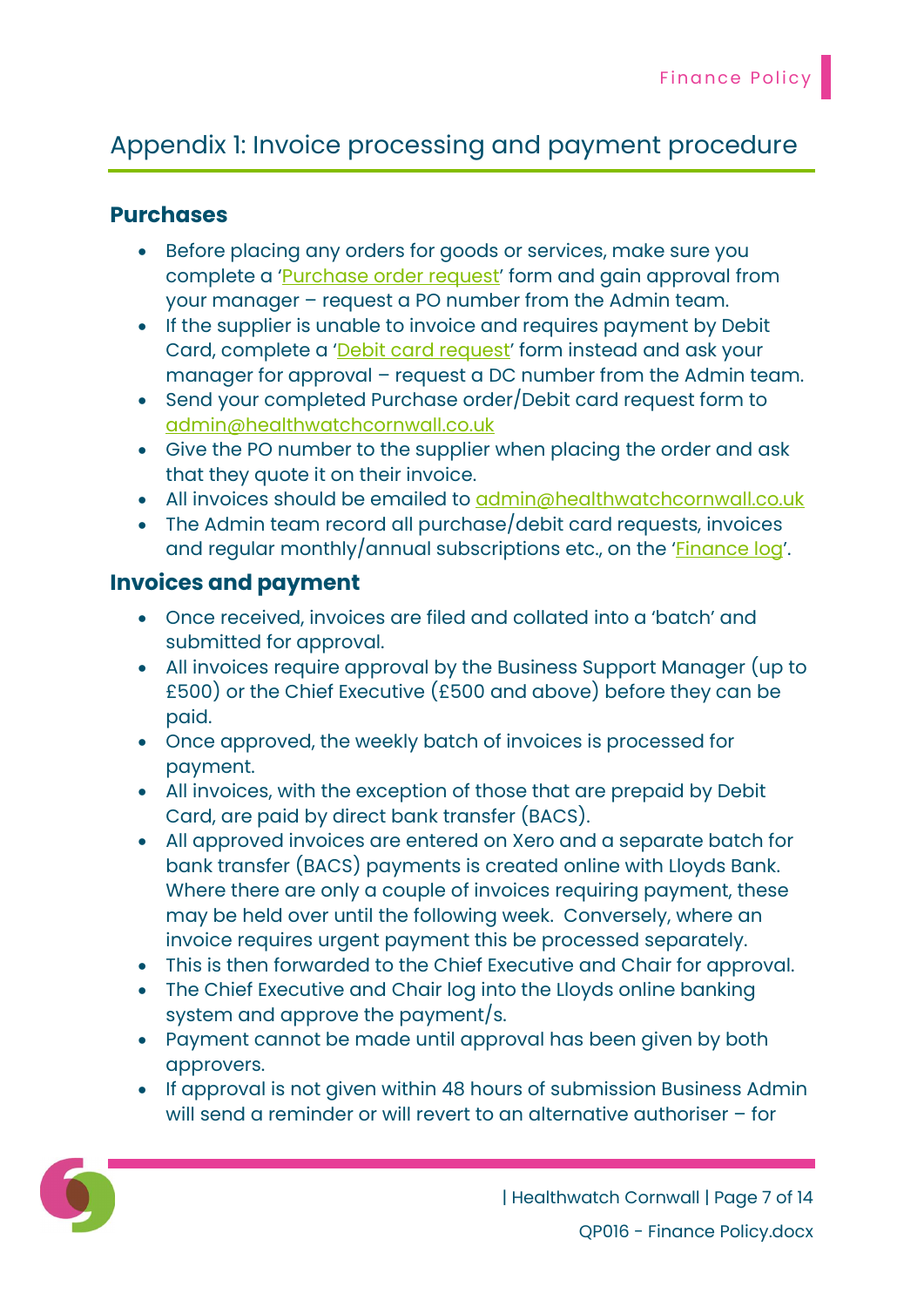this reason it is essential that the Admin team are kept informed of the Chief Executive and Chair's holiday dates etc.

- Once approved remittances are then issued, and the invoices paid.
- Invoices received by 5p.m. on a Wednesday will be processed by the end of that week and payment made on the next bank payment/BACS run, usually by the end of the following week, or in accordance with the supplier's payment terms.

Any invoices received after 5p.m. on a Wednesday will not be processed until the following week.

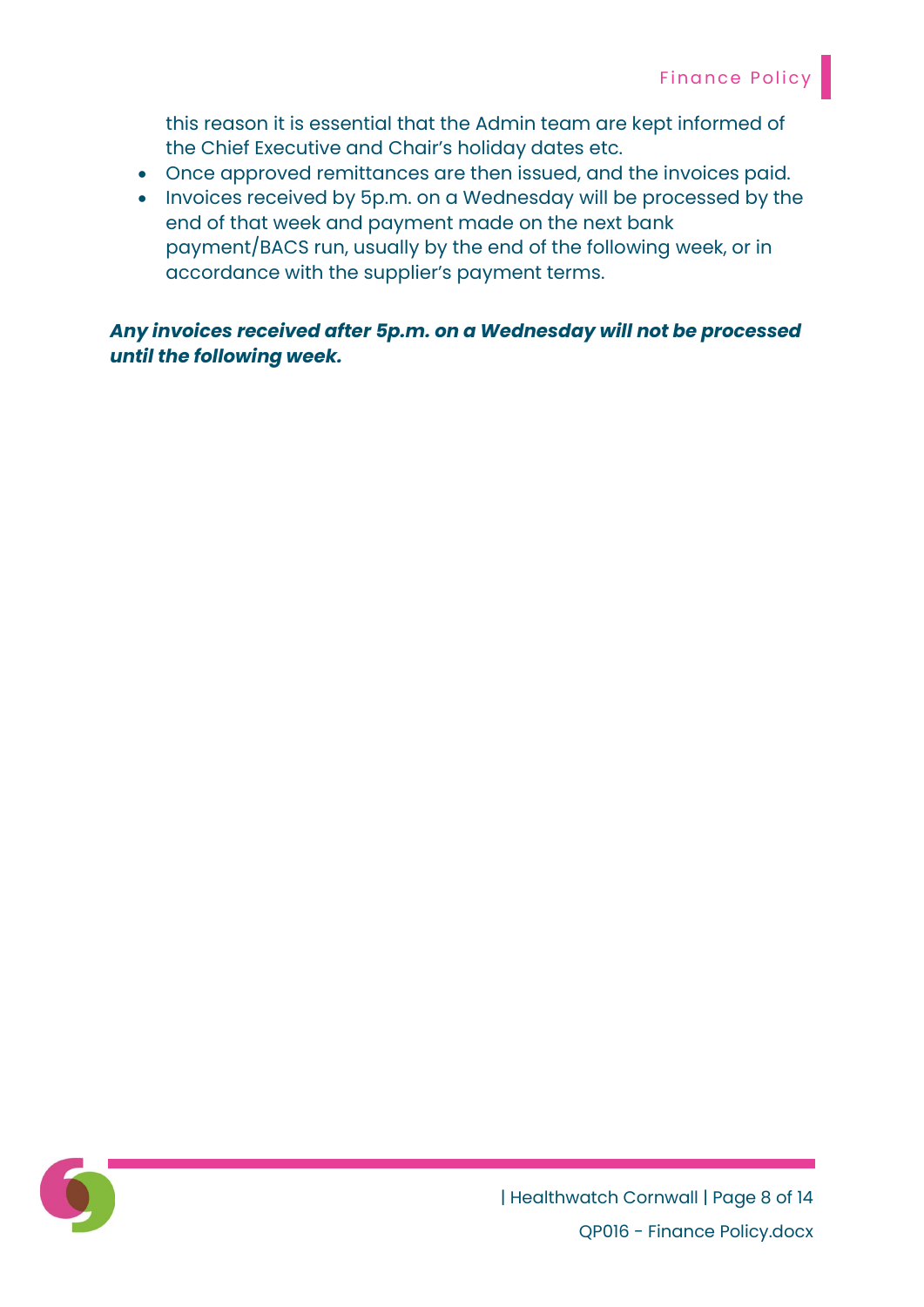# Appendix 2: Other information

# Department and Nominal codes

#### **Departments**

Each area of the business has its own budget, and these are designated by 'Department codes'.

| <b>Dept</b><br><b>Code</b> | <b>Department</b>                    |
|----------------------------|--------------------------------------|
|                            | <b>Healthwatch Cornwall Core</b>     |
| 5                          | <b>Partnership Boards</b>            |
| 10                         | <b>Virtual Panel</b>                 |
| 15                         | <b>Maternity Voices Partnership</b>  |
| 20                         | Safeguarding                         |
| 25                         | <b>KCCG Mental Health Engagement</b> |
| 30                         | <b>EPIC</b>                          |
| 35                         | <b>Planned Parenthood</b>            |

#### Nominal codes

Budgets are further apportioned to a series of 'Nominal codes' as detailed below:

| <b>Nominal</b><br>code | <b>Header</b>          | <b>Detail</b>      | <b>HC</b><br><b>Budget</b><br>holder |
|------------------------|------------------------|--------------------|--------------------------------------|
|                        | <b>Finance</b>         |                    |                                      |
| 7130                   | <b>Finance Support</b> | <b>CRCC</b>        | <b>CEO</b>                           |
| 7132                   | <b>Bank Charges</b>    | <b>Lloyds Bank</b> | <b>BSM</b>                           |
|                        | <b>HR</b>              |                    |                                      |



| Healthwatch Cornwall | Page 9 of 14 QP016 - Finance Policy.docx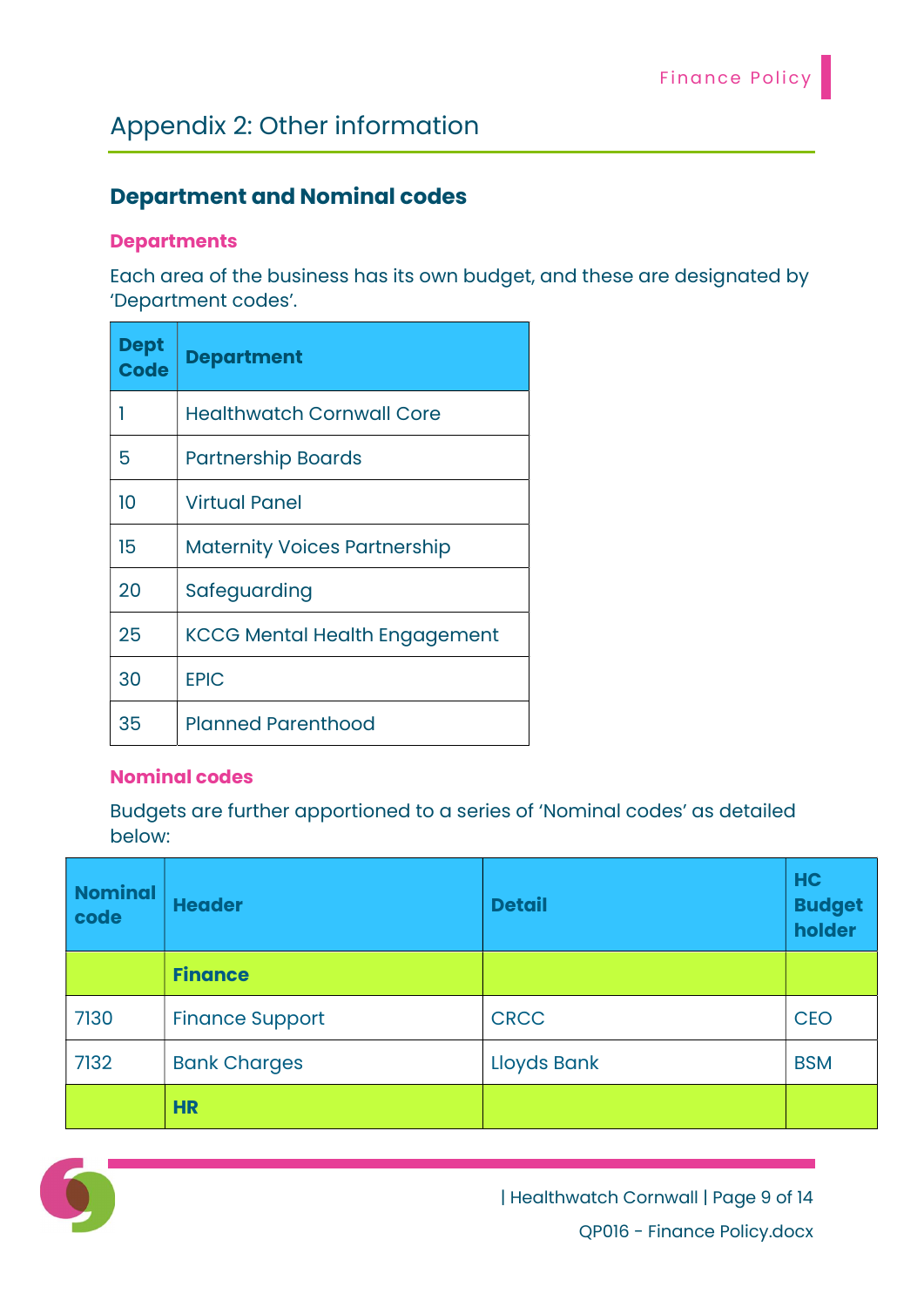| 7150 | <b>External HR support</b>                    | <b>Mentor plus Health Assured</b>                 | <b>BSM</b>      |
|------|-----------------------------------------------|---------------------------------------------------|-----------------|
|      | IT                                            |                                                   |                 |
| 7171 | <b>IT Support</b>                             | <b>NCi Technologies</b>                           | <b>CEO</b>      |
|      | <b>Equipment</b>                              |                                                   |                 |
| 7160 | <b>Computer Equipment</b>                     | <b>Physical IT equipment</b>                      | <b>BSM</b>      |
| 7161 | <b>Office Equipment</b>                       | Chairs, tables, etc                               | <b>BSM</b>      |
|      | <b>Legal</b>                                  |                                                   |                 |
| 7240 | Legal                                         | One-off unexpected legal<br>costs                 | <b>CEO</b>      |
|      | <b>Staff costs</b>                            |                                                   |                 |
| 7220 | <b>Salaries</b>                               |                                                   |                 |
| 2210 | <b>Employers NIC PAYE</b>                     |                                                   |                 |
| 7222 | <b>External HR support</b>                    |                                                   |                 |
| 7224 | <b>Recharge to Admin Support</b>              |                                                   |                 |
|      | <b>Training</b>                               |                                                   |                 |
| 7153 | <b>Training &amp; Personal</b><br>Development | Cost of training and room hire<br>for training    | <b>BSM</b>      |
|      | <b>Accountant and Audit</b>                   |                                                   |                 |
| 7131 | <b>Accountant and Audit</b>                   | <b>RRL</b>                                        | <b>CEO</b>      |
|      | <b>HC Ops Costs</b>                           |                                                   |                 |
| 7122 | <b>Advertising</b>                            | Advertisements (radio,<br>magazine, etc)          | <b>C&amp;CM</b> |
| 7123 | <b>Reports</b>                                | Cost of reports (graphic<br>design, printing etc) | <b>C&amp;CM</b> |
| 7190 | <b>Conference Events</b>                      | Annual conference, RCS etc                        | AO/CEO          |

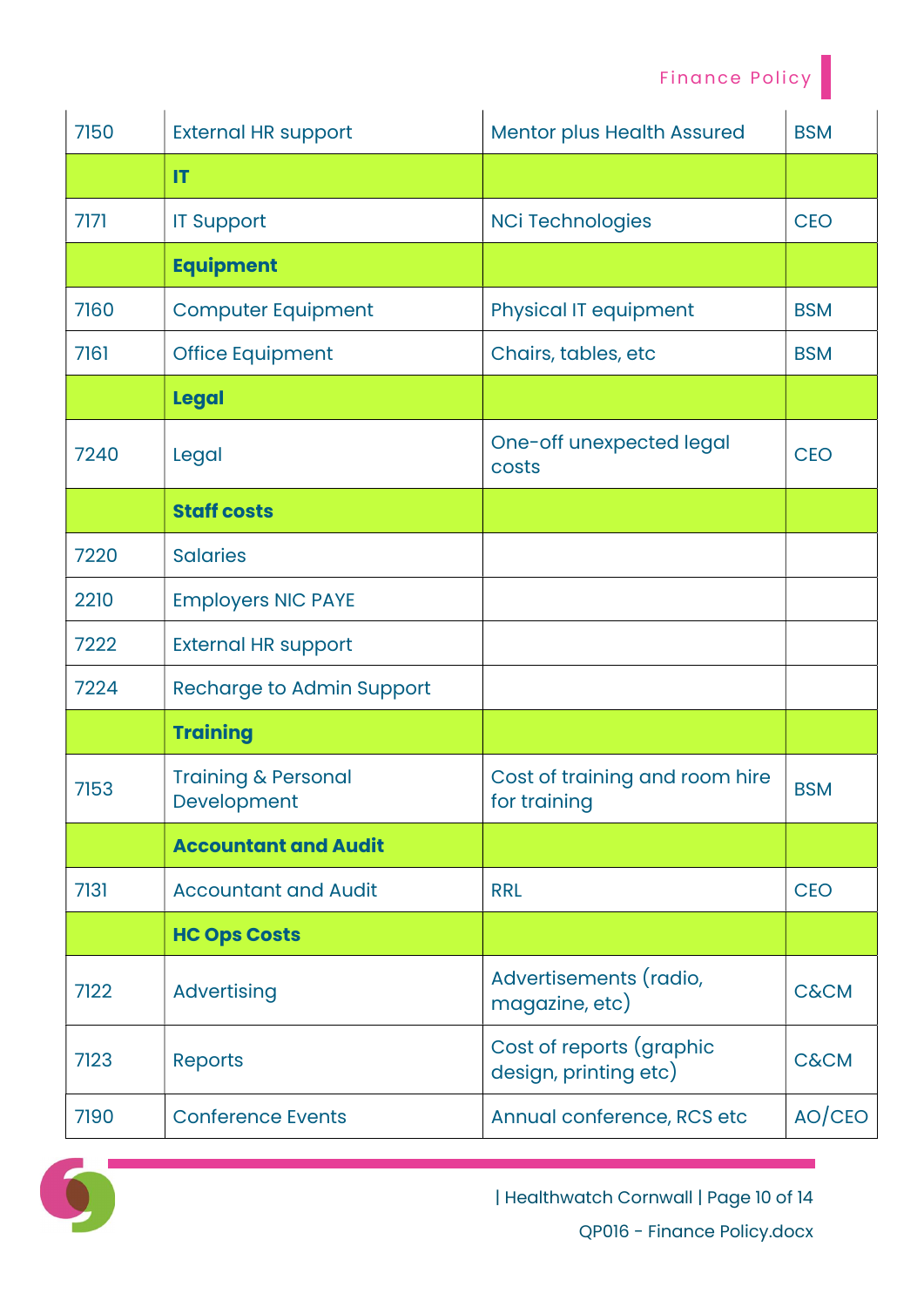| 7191 | <b>Meeting Costs</b>                  | Room hire for meetings (not<br>training) and Zoom<br>subscriptions | <b>BSM</b>      |
|------|---------------------------------------|--------------------------------------------------------------------|-----------------|
| 7192 | Merchandise                           | Merchandise for outreach and<br>engagement                         | <b>E&amp;VM</b> |
| 7193 | <b>Outreach &amp; Events</b>          | Outreach running costs and<br>Prezi subscription                   | <b>E&amp;VM</b> |
| 7194 | <b>Volunteer Expenses</b>             | <b>Volunteer travel and</b><br>subsistence                         | <b>E&amp;VM</b> |
| 7195 | <b>PPV Daily rate</b>                 | PPV payments to Chair and<br><b>Vice Chair of KMPV</b>             | <b>PM</b>       |
| 7196 | <b>Ops - Marketing</b>                | Facebook, Canva, Twitter,<br>Adobe, Google, Mailchimp              | <b>C&amp;CM</b> |
| 7197 | Ops - Recharge to Comms               | Only use as recharge from<br>other projects                        | <b>C&amp;CM</b> |
| 7198 | <b>Ops - Research Core</b>            | <b>Survey Monkey, fees to</b><br>consultants (core)                | <b>RM</b>       |
| 7200 | <b>Ops - Research Projects</b>        | <b>Survey Monkey, fees to</b><br>consultants (projects)            | <b>PM</b>       |
|      | <b>Website</b>                        |                                                                    |                 |
| 7124 | Website                               | <b>Circle Interactive</b>                                          | <b>C&amp;CM</b> |
|      | <b>Voluntary Board Expenses</b>       |                                                                    |                 |
| 7251 | <b>Board Expense Claims</b>           |                                                                    |                 |
| 7252 | <b>Board Meeting Costs</b>            |                                                                    |                 |
|      | <b>Staff travel &amp; subsistence</b> |                                                                    |                 |
| 7223 | Staff travel & subsistence            | Coded individually to relevant<br>department                       | <b>BSM</b>      |
|      | <b>Accountant and Audit</b>           |                                                                    |                 |

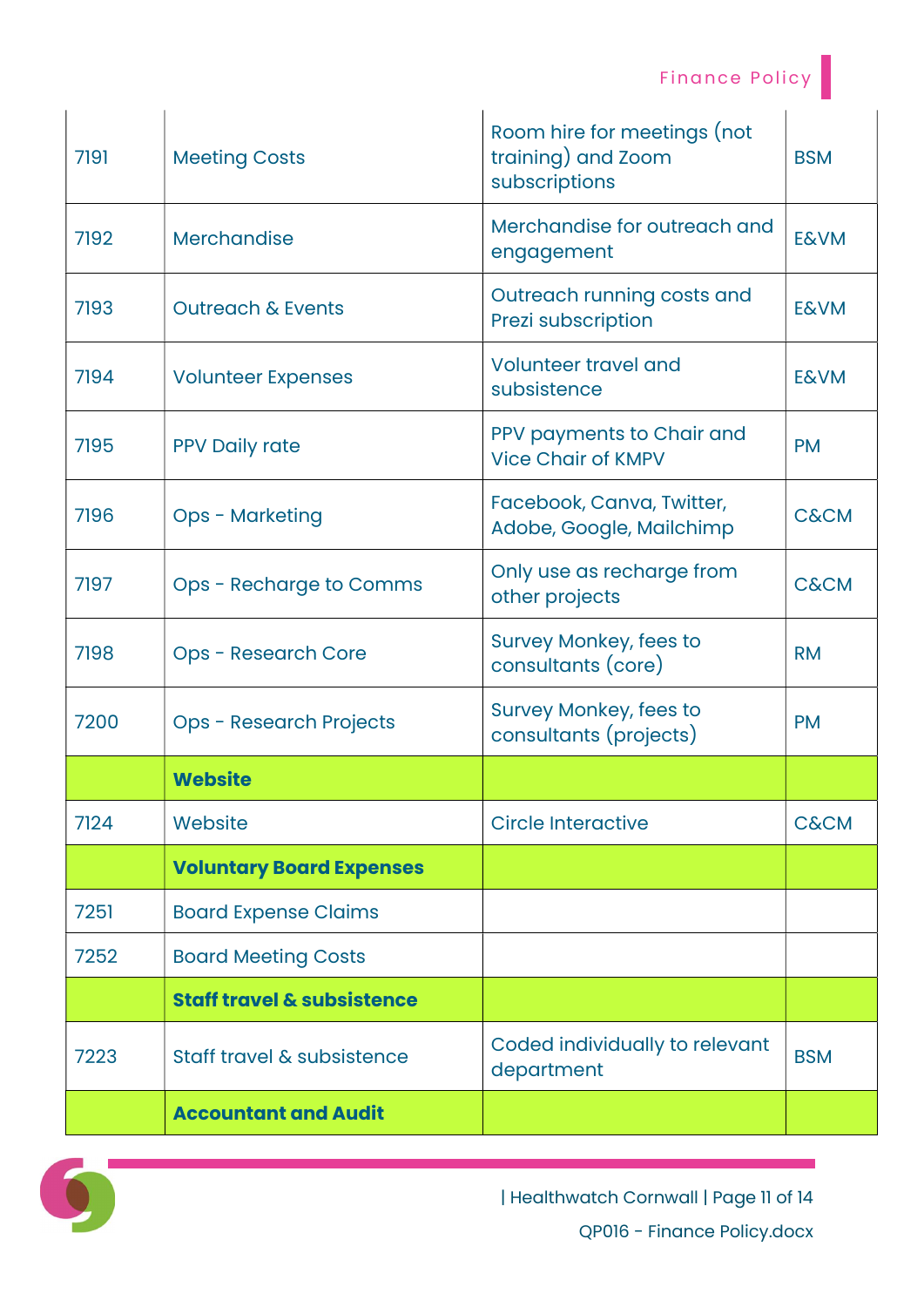| 7131 | <b>Accountant and Audit</b>           |                                                          |            |
|------|---------------------------------------|----------------------------------------------------------|------------|
|      | <b>Office Running costs</b>           |                                                          |            |
| 7100 | Rent                                  | Pearce & Co                                              | <b>CEO</b> |
| 7101 | <b>Rates</b>                          | <b>Cornwall Council</b>                                  | <b>BSM</b> |
| 7102 | <b>Electricity</b>                    | <b>EDF Energy</b>                                        | <b>BSM</b> |
| 7103 | <b>Water</b>                          | <b>South West Water</b>                                  | <b>BSM</b> |
| 7104 | <b>Service Charge</b>                 | Pearce & Co                                              | <b>BSM</b> |
| 7110 | Maintenance                           | Painting, putting up shelves,<br>etc                     | <b>BSM</b> |
| 7111 | <b>Repairs</b>                        | Any repair work                                          | <b>BSM</b> |
| 7112 | Cleaning                              | <b>Suez, Maria Cole</b>                                  | <b>BSM</b> |
| 7152 | <b>Staff Wellbeing</b>                | <b>Staff wellbeing budget</b>                            | <b>BSM</b> |
| 7170 | <b>General Expenses</b>               | Milk, coffee, cleaning products<br>etc                   | <b>BSM</b> |
| 7172 | Photocopies                           | <b>ITEC</b>                                              | <b>BSM</b> |
| 7173 | <b>Copier Lease</b>                   | <b>ITEC</b>                                              | <b>CEO</b> |
| 7174 | <b>Mail Charges</b>                   | <b>Royal Mail</b>                                        | <b>BSM</b> |
| 7175 | <b>Stationery</b>                     | Notebooks, pens, etc                                     | <b>BSM</b> |
| 7176 | Telephony (included in IT<br>support) | <b>NCi Technologies</b>                                  | <b>CEO</b> |
| 7177 | <b>Staff Mobiles</b>                  | <b>Vodafone, EE</b>                                      | <b>BSM</b> |
| 7178 | <b>Broadband</b>                      | Zen                                                      | <b>BSM</b> |
| 7179 | 0800 Number                           | <b>Daisy</b>                                             | <b>BSM</b> |
| 7230 | <b>Insurance</b>                      | Zurich Insurance - Buildings,<br><b>Public Liability</b> | <b>CEO</b> |



| Healthwatch Cornwall | Page 12 of 14 QP016 - Finance Policy.docx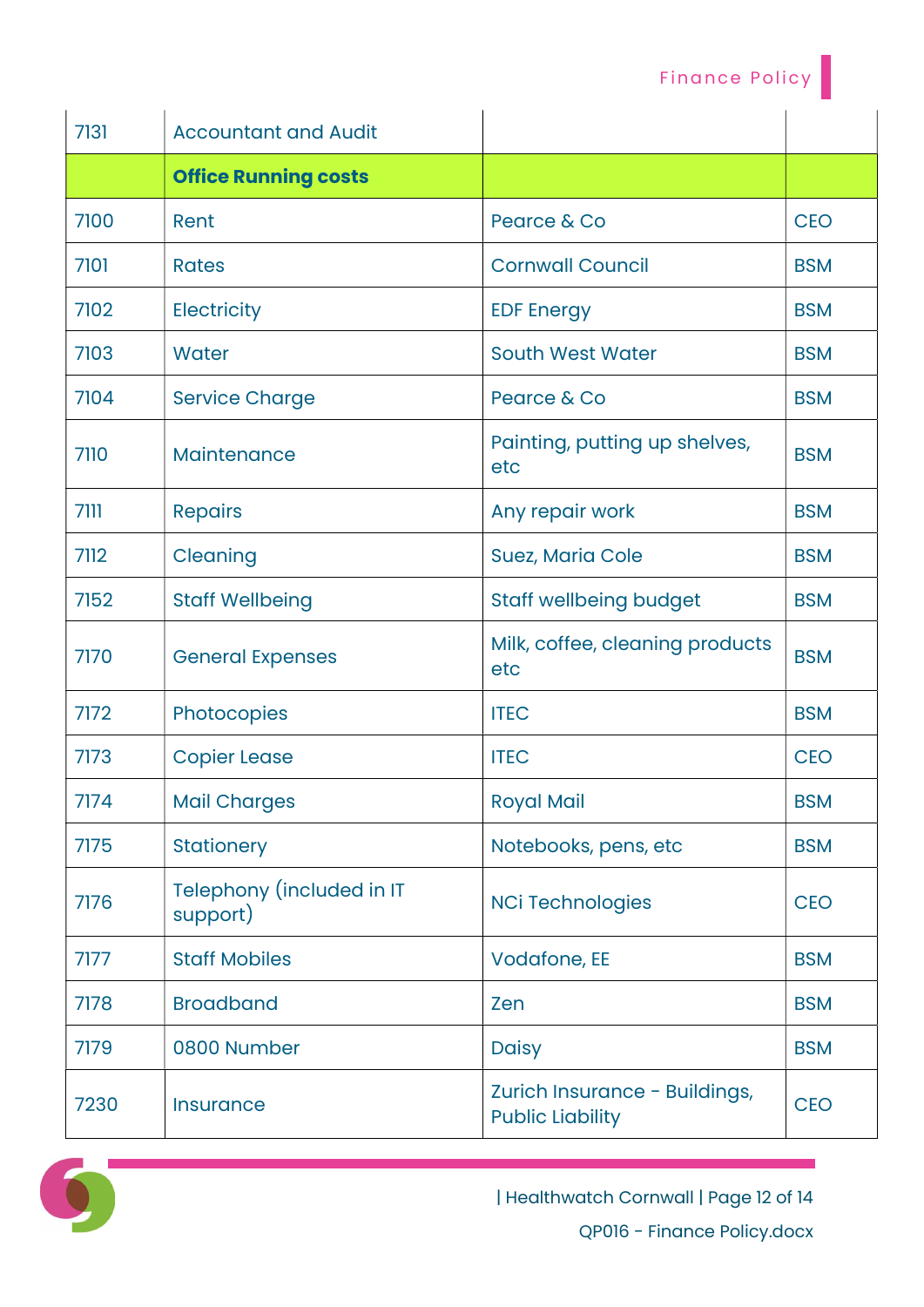| 7231 | Licences                               | ICO, Visio, BMJ, NCVO                        | <b>BSM</b> |
|------|----------------------------------------|----------------------------------------------|------------|
| 7232 | <b>Subscriptions &amp; Memberships</b> | BMJ, ICO, NCVO,                              | <b>BSM</b> |
| 7225 | <b>Recharge to Overheads</b>           | Coded individually to relevant<br>department | <b>BSM</b> |
|      | <b>Recruitment</b>                     |                                              |            |
| 7151 | <b>Recruitment Costs</b>               | Recruitment adverts, DBS<br>checks etc       | <b>BSM</b> |

# Petty cash

- A petty cash float is currently held in the safe in the office.
- The Chief Executive withdraws a £300 'float' as required, and small purchases for items such as milk, tea/coffee, stamps etc., can be taken from petty cash.
- Complete a petty cash voucher and attach the till/purchase receipt.
- The Admin team keep a record of all purchases and balance the petty cash at the end of every month for reconciliation with the monthly figures.

## Miscellaneous expense claims

- Requests for reimbursement of miscellaneous expenses paid out by an individual (not including personal/mileage/subsistence expense claims) e.g. stationery items, are also paid by bank transfer/BACS.
- These expenses are paid in the weekly BACS run and are not processed in the same way as employee expenses/salary which are processed through Pixie Payroll.
- A 'BACS request form' must be completed for each new claim and submitted, along with any till/purchase receipts, to the relevant manager for approval.
- The manager must then forward the claim with their approval via email to admin@healthwatchcornwall.co.uk.
- All miscellaneous expense claims are recorded on the Finance log and included for payment in the weekly finance batch.
- As such these claims must be received by 5p.m. on a Wednesday to be paid by the end of the following week.